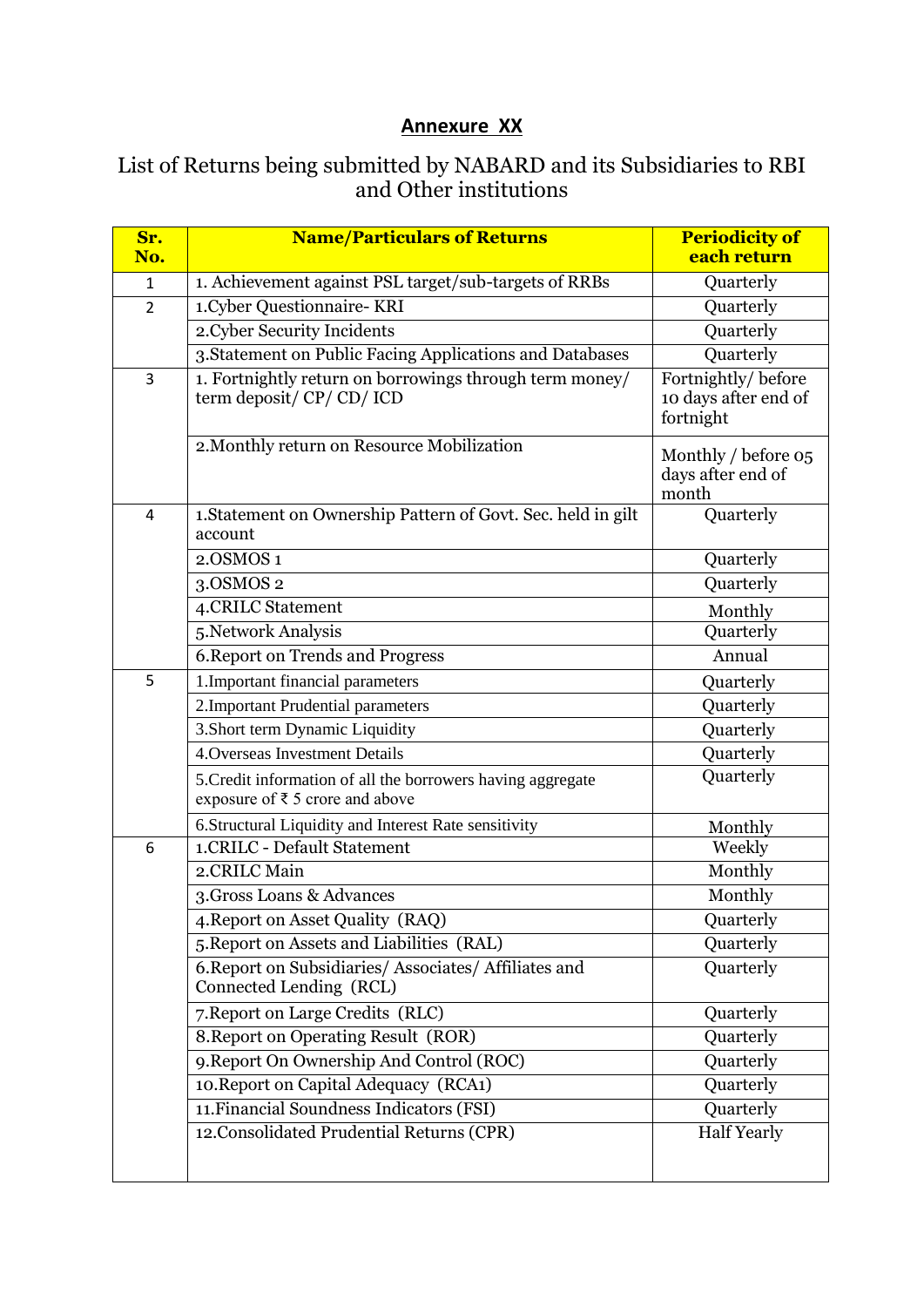|                | 13. Trends and Progress in Banking (RTP)        | <b>Half Yearly</b>                                                                                         |
|----------------|-------------------------------------------------|------------------------------------------------------------------------------------------------------------|
|                | 14. Financial Health (Offsite Reporting to RBI) | Quarterly                                                                                                  |
| $\overline{7}$ | 1. Static Liquidity Statement                   | Quarterly                                                                                                  |
|                | 2. Dynamic Liquidity Statement                  | Quarterly                                                                                                  |
|                | 3. Impact on NII                                | Quarterly                                                                                                  |
| 8              | 1.CRILC Statement                               | Monthly                                                                                                    |
|                | 2.CIBIL Statement                               | Monthly                                                                                                    |
|                | 3.CRIF Statement                                | Monthly                                                                                                    |
|                | 4. NeSL Statement                               | Quarterly                                                                                                  |
| 9              | 1. Financial Inclusion Progress Report          | Monthly                                                                                                    |
|                | 2. Monthly Progress Report of FIF               | Monthly                                                                                                    |
| 10             | 1.DNBS-01                                       | Quarterly - $15^{\text{th}}$ of<br>next month from the<br>closure of quarter                               |
|                | $2.DNBS-3$                                      | Quarterly - 15 <sup>th</sup> of<br>next month from the<br>closure of quarter                               |
|                | $3.DNBS-4A$                                     | Quarterly - $15^{\text{th}}$ of<br>next month from the<br>closure of quarter                               |
|                | $4.$ DNBS-13                                    | Quarterly - $15th$ of<br>next month from the<br>closure of quarter                                         |
|                | $5.DNBS-4B$                                     | Monthly - 10th of<br>next month                                                                            |
|                | 6.DNBS-01                                       | Annually - Signed                                                                                          |
|                | $7.$ DNBS-3                                     | <b>Balance</b> sheet                                                                                       |
|                | 8.DNBS-4A                                       |                                                                                                            |
|                | 9.DNBS-13                                       |                                                                                                            |
|                | 10.DNBS-4B                                      |                                                                                                            |
|                | 11.DNBS-10                                      | Annually - Statutory<br><b>Auditor Certificate</b>                                                         |
|                | 12.FMR-1                                        | within 21 days from<br>day of Fraud<br>Detection                                                           |
|                | 13.FMR-2                                        | Quarterly Report on<br><b>Frauds Outstanding</b><br>- 15th of next month<br>from the closure of<br>quarter |